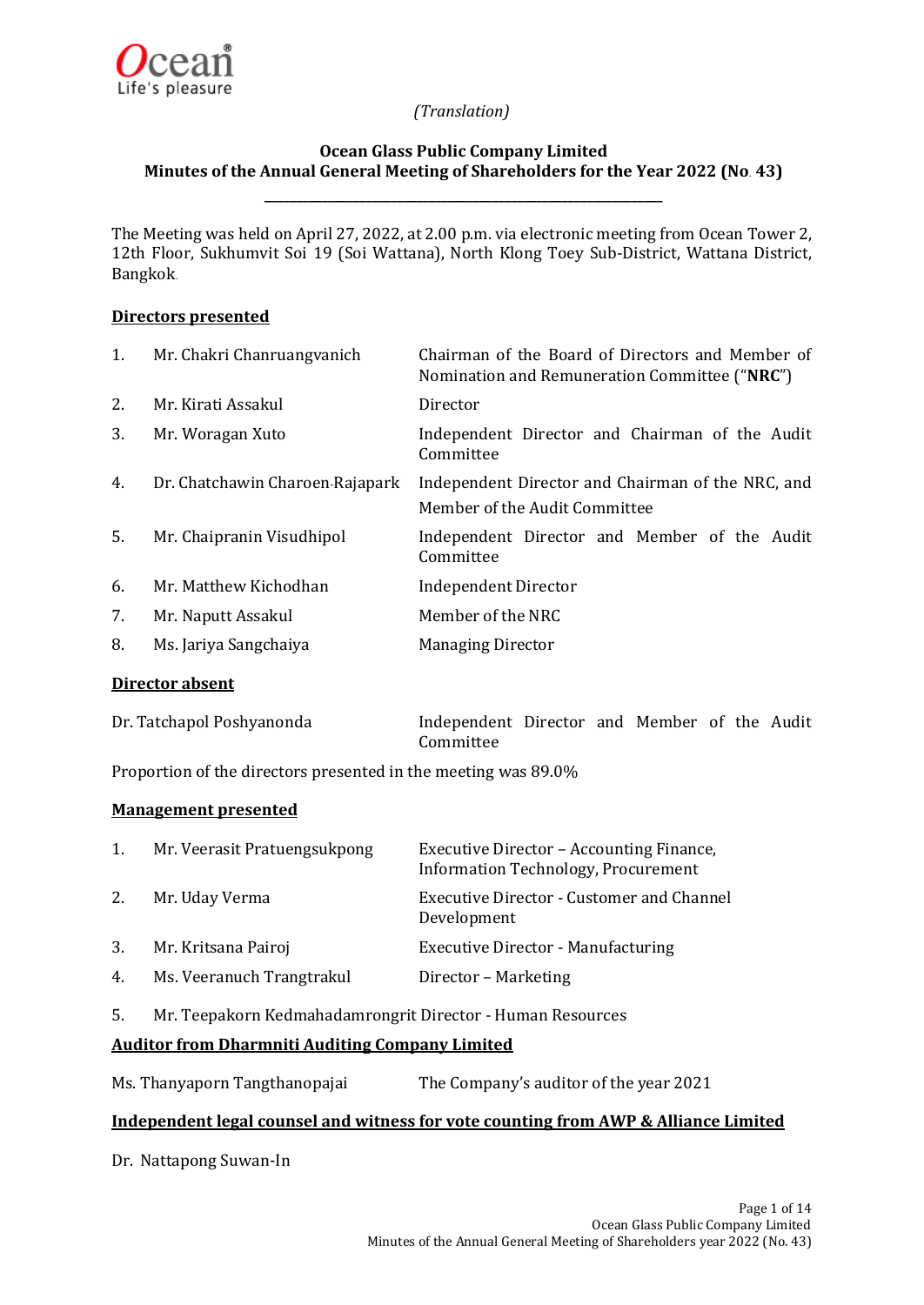

# **Commencement of the Meeting**

The meeting started at 2.00 p.m.

Mrs.Rakdee Pakdeechumpolinformed the Meeting that due to the widespread of covid-19 growth across many areas all over the country, for safety of the shareholders' health and proxies, the Annual General Meeting of Shareholders for the Year 2022 (No. 43) was held via electronic meeting (E-AGM). The Company had taken with video and sound records of the shareholders meeting and shall publish video and sound records in the Company's website. The Company also announced to suspend the factory annual visit of the year 2022 for the safety of the shareholders' and employees' health.

Mr. Chakri Chanruangvanich, Chairman of the Board of Directors presided as the Chairman of the Meeting. The Chairman welcomed all shareholders attending the meeting, and introduced all Directors, executives, the Company's auditor and legal counsel to the Meeting.

The Chairman informed the Meeting that pursuant to the Articles of Association ("**AOA**") of the Company, there shall be shareholders and proxies present at the Meeting of not less than 25 persons which represent not less than one-third of the total number of issued shares being offered to constitute a quorum. At the meeting, there were 6 shareholders presenting in person and 19 proxies of shareholders, totaling 25 shareholders and proxies, holding altogether 12,396,682 shares of the total 21,330,715 issued and paid-up shares, equals to 58.1166% attending this meeting. The quorum was thus constituted in accordance with Article 36 of the Company's AOA. The Chairman therefore declared the Annual General Meeting of Shareholders for the Year 2022 (No. 43) duly convened.

Then, the Chairman assigned Mrs. Rakdee Pakdeechumpol to act as the Secretary of the Meeting and to inform the Meeting of voting procedures. The Secretary informed the Meeting that the Company values the equal rights among the shareholders by giving opportunity to shareholders to propose any meeting agenda for this Annual General Meeting as well as potential candidates as directors including any further inquiries, by announcing through the Stock Exchange of Thailand and the Company's website starting from October 1, 2021 to December 31, 2021. However, upon the expiration of the aforementioned period, there were neither particular proposal of meeting agendas nor proposal of candidates as directors proposed by any shareholders for this Meeting. Hence, the agenda and the proposed candidates were approved based on the Board of Directors' resolution as provided in the notice of the Meeting.

The Annual General Meeting of Shareholders was held via electronic meeting and the Company appointed Digital Access Platform Co., Ltd., to serve as the service provider for E-AGM via DAP and Webex system for the meeting registration and voting. The meeting was held in accordance with the Company's article of association and terms and conditions as required by the law and also comply with standards for maintaining security of meetings via electronic means.

For the accuracy of voting, Mrs. Rakdee Pakdeechumpol, the Secretary of the Meeting, informed the voting procedures, vote counting procedures and the measure for inquiring questions to shareholders and proxies of shareholders in the following.

1. Once the shareholders or the proxies registered and verified themselves to attend the meeting, the number of shares of such shareholders will be counted as quorum of the meeting.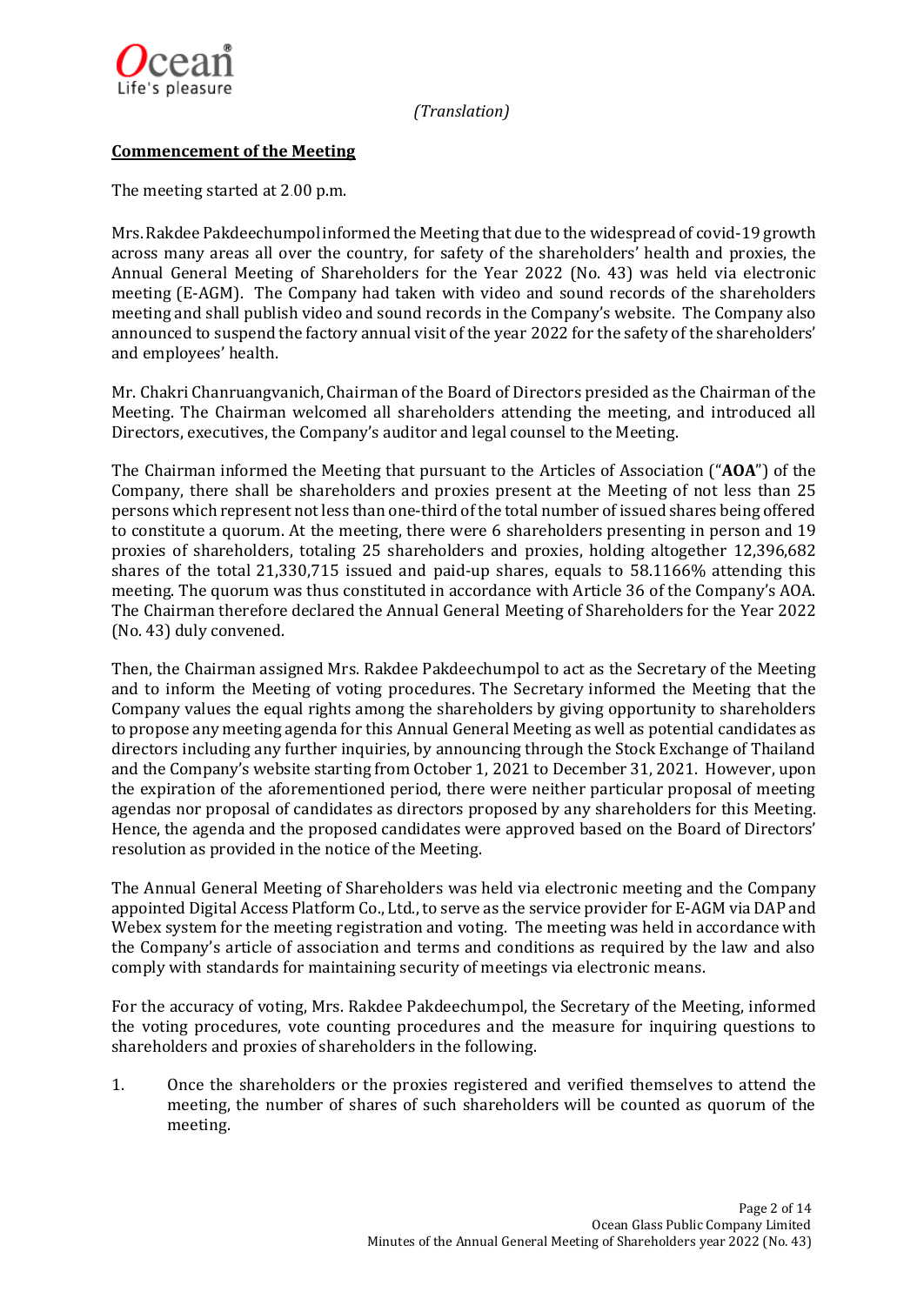

2. The Board of Director shall consider and approve the agenda specified in notice of the Meeting. There will be a Q&A session of each agenda before voting and shall announce the vote result of each agenda after the votes are being counted.

In voting, the following requirements prescribed in the Company's AOA must be complied:

- 1. Any shareholder who has a vested interest in any matter shall not be entitled to vote on such matter, except for voting on the election of directors.
- 2. Each shareholder shall have the right of votes equal to the number of shares held by them. One share is entitled to one vote.
- 3. Voting shall be made openly, unless at least 5 shareholders request a secret vote and the meeting resolves accordingly. The method for the secret vote shall be stipulated by the chairman of the meeting.

For the election of directors, the Meeting shall comply with the following rules and procedures in accordance with the Company's AOA:

- 1. Each shareholder shall have votes equal to the number of shares he holds. One share equal to one vote.
- 2. A shareholder may vote for one director or multiple directors. However, the voting must not exceed the number of directors to be elected at the meeting.
- 3. In the case that the shareholder votes for more than 1 director, the shareholder may vote for each director equally to the number of shares he holds. The shareholder shall not allot his votes to any person in any number.
- 4. The persons who receive top votes by ranking are the elected directors of the Company. In the event of a tie at a runner up place and makes the number of directors greater than that required, the chairman of the meeting shall have a casting vote.

Shareholders or proxies shall click 'approve', 'disapprove' and 'abstain'. If there were no shareholders voting in the agenda, the system shall be assumed to vote 'approve' automatically.

The Chairman shall ask in each agenda if any shareholders disapprove or abstain, if not, the shareholders shall be assumed to vote approve. However, except for Agendas 5 in connection with the election of directors, it is required voting from shareholders, please click 'approve', 'disapprove' or 'abstain'. The Company allowed 1-minute voting period for each agenda.

Unless otherwise prescribed by the Company's AOA, a resolution of the Meeting of shareholders shall be made according to the following votes:

- 1. In a normal case, by the majority votes of the shareholders present in the meeting and entitled to vote. In case of a tie, the chairman of the meeting shall have the casting vote;
- 2. For the remuneration of directors, by the majority votes of not less than 2/3 of the shareholders present in the meeting; and
- 3. For the amendment of the Memorandum of Association ("**MOA**") or the AOA, by the majority votes of not less than 3/4 of the shareholders present in the meeting and entitled to vote.

For the Q&A or comments session prior to voting in each agenda, the shareholders or proxies can send your question through message boxes and the Company will answer the question in the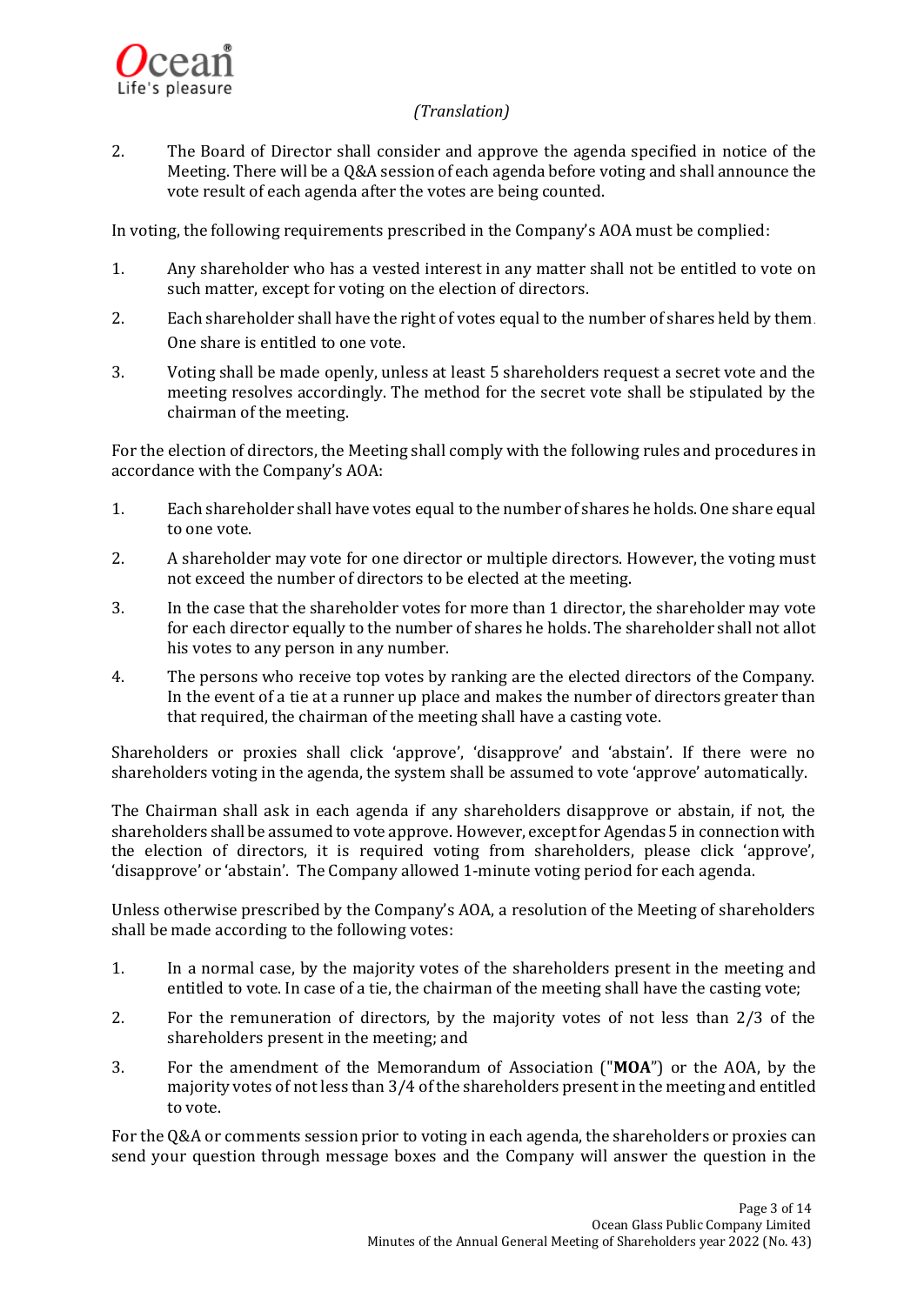

Meeting. In case there are too many questions, the Company will answer the questions in the minutes of meeting.

If there is any technical problem in using the electronic meeting system, please call 096-468-6131.

The Chairman proposed that the Meeting considered the following agenda items:

# **Agenda 1 To certify the minutes of the Annual General Meeting of Shareholders of the year 2021 (No. 42) convened on April 28, 2021**

The Chairman proposed the Meeting to certify the minutes of the Annual General Meeting of Shareholders of the year 2021 (No. 42), which was convened on April 28, 2021. The minutes of such Meeting had been submitted to Department of Business Development,Ministry of Commerce, and the Stock Exchange of Thailand within the time limit stipulated by the laws, and had been posted on the Company's website. In addition, the copies of the minutes had also been delivered to the shareholders together with the notice of this Meeting.

The Chairman invited the shareholders to ask questions or make inquiries about details of the minutes of the meeting. There was no question raised by the shareholders. The Chairman requested the Meeting to certify the minutes of the Annual General Meeting of Shareholders of the year 2021 (No. 42) convened on April 28, 2021.

# **Resolution:**

The minutes of Annual General Meeting of Shareholders of the year 2021 (No. 42) was certified as accurate minutes with the majority votes of the total votes of shareholders attending the Meeting and entitled to votes as follows:

| Total       | 12,396,682 | votes, equivalent to | 100.0000%  |
|-------------|------------|----------------------|------------|
| Void Ballot | $\theta$   | votes, equals to     | $0.0000\%$ |
| Abstained   |            | votes, equals to     | $0.0000\%$ |
| Disapproved |            | votes, equals to     | $0.0000\%$ |
| Approved    | 12,396,682 | votes, equals to     | 100.0000%  |

# **Agenda 2 To acknowledge the Company's operating performance for the year 2021**

The Chairman assigned Ms. Jariya Sangchaiya, Managing Director, to report to the Meeting on behalf of the Board of Directors the overview of the Company's operating performance for the year 2021. Details are as shown in the Company's Annual Report 2021, which had been delivered to the shareholders with the notice of this meeting.

Ms. Jariya Sangchaiya presented to the Meeting that, in order to establish the guidelines for the business operation, the Company set out its vision: "Ocean Glass shall be a leader in the global market through business innovation, corporate values, and operational excellence, while consistently satisfying customers and achieving business growth and profitability". The Company's mission:"To provide life's pleasures with quality glassware".The Company's strategies and corporate goals were developed in order to achieve the said vision and mission.

Highlights of the Company's operating performance in 2021 were as follows:

In 2021, due to the economic crisis caused by the COVID-19pandemic, the Company paid attention to the strategies to deal with the new normal by improving the sale of products through E-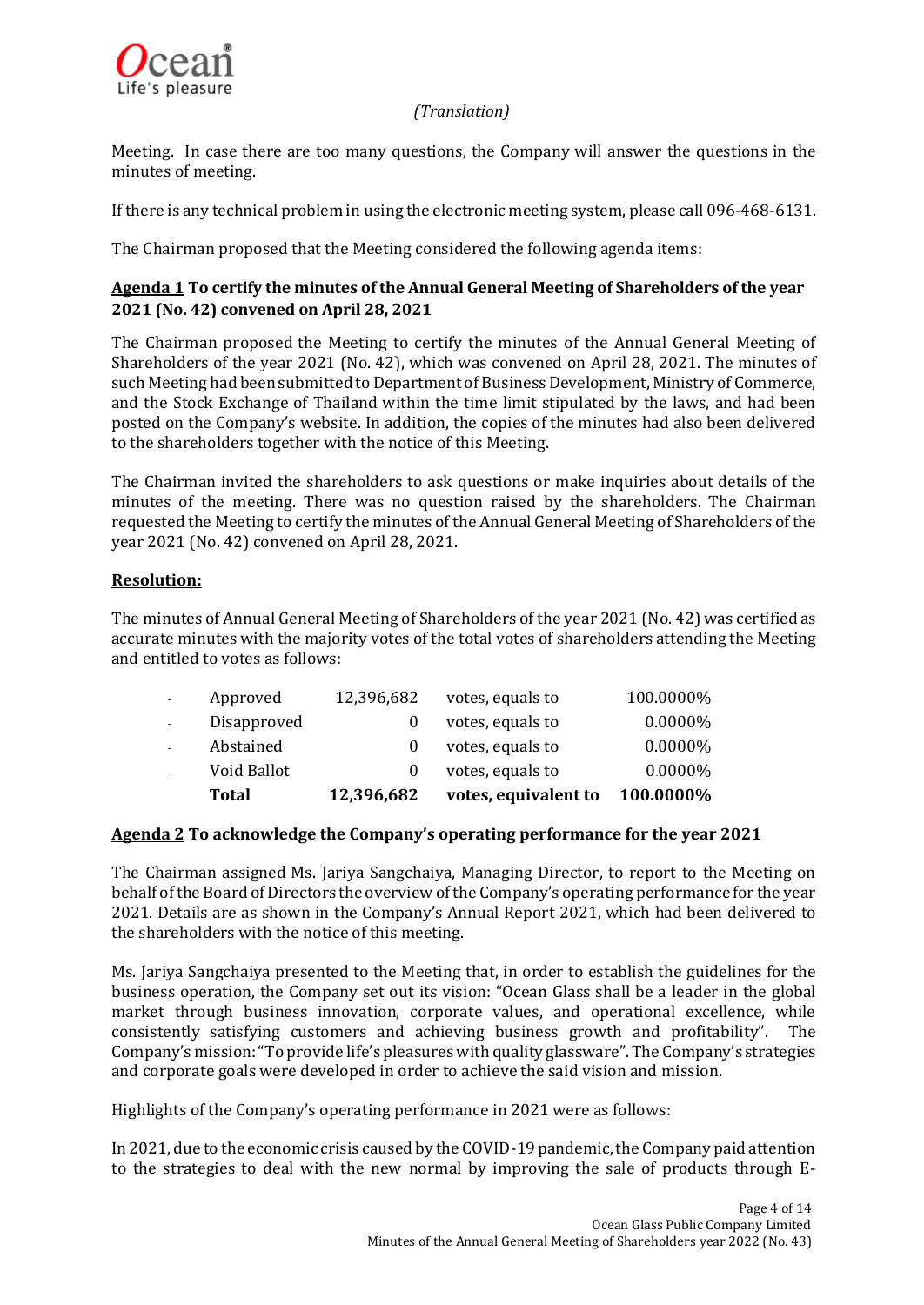

commerce channel in Thailand including online sale in China, India and Vietnam which are the Company's major markets, for convenience and easy access by customers.

For E-commerce in Thailand, the Company provided service of glass-printing design to serve customers' need and added about 500 items of products under Ocean, Lucaris, and POSH.

In addition, the Company planned to expand E-commerce service globally and to develop the Ecommerce as a platform for all and various dinnerware products and to provide services to customers actively.

For international market, the situation of Covid-19 pandemic became better in several countries which resulted in more demand of products. In response to the recovery of market, the Company increased more distribution to the core market, e.g., India, China, including the extended market, e.g., the United States of America, Europe, and Asia Pacific which comprises Japan, South Korea, Australia, and New Zealand.

### **Sales Revenue**

In 2021, the Company and subsidiaries earned total revenue of Baht 1,567 million, increased by 40.45% compared with the previous year while the revenue from sales was Baht 1,545 million, and Baht 22 million from other revenue, mainly from the recognition of revenue from selling obsolete machine equipment and E-commerce transportation fee, and sales of scrap.

### **Sales Performance**

As the situation of the Covid-19 in foreign countries became better, especially in Europe and America, demand in the market was increasing and the export of products was recovering compared with the previous year. The Company gained revenue from export in the amount of Baht 1,233 million, increased by 58.05% compared with the previous year, mainly from the export to Southeast Asia, Middle East, America, Europe and Asia Pacific. However, the shortage of containers and the constant increase of freight fees were still the obstacle for the export of the Company during 2021.

For domestic sales, the Company earned Baht 312 million, decreased by 5.82% compared with the previous year, mainly due to the new spread of Covid-19. As such, the government implemented measures to prevent the pandemic by closing malls, hotels, and restaurants for several months which caused the decrease in demand for glassware in hotel and restaurant. Meanwhile, corporate customers (B2B) suspended purchases of products for their sales promotion.

Due to the situation, the Company improved E-commerce platform and expand sales channel in marketplaces such as Lazada and Shopee, resulting in a large increase in sales through Ecommerce compared with the previous year. In 2021, the sales amount was at Baht 18 million compared with Baht 4 million in 2020.

Therefore, the portion of domestic sales was 20.20% and the export sales was 79.80% of the total sales revenue.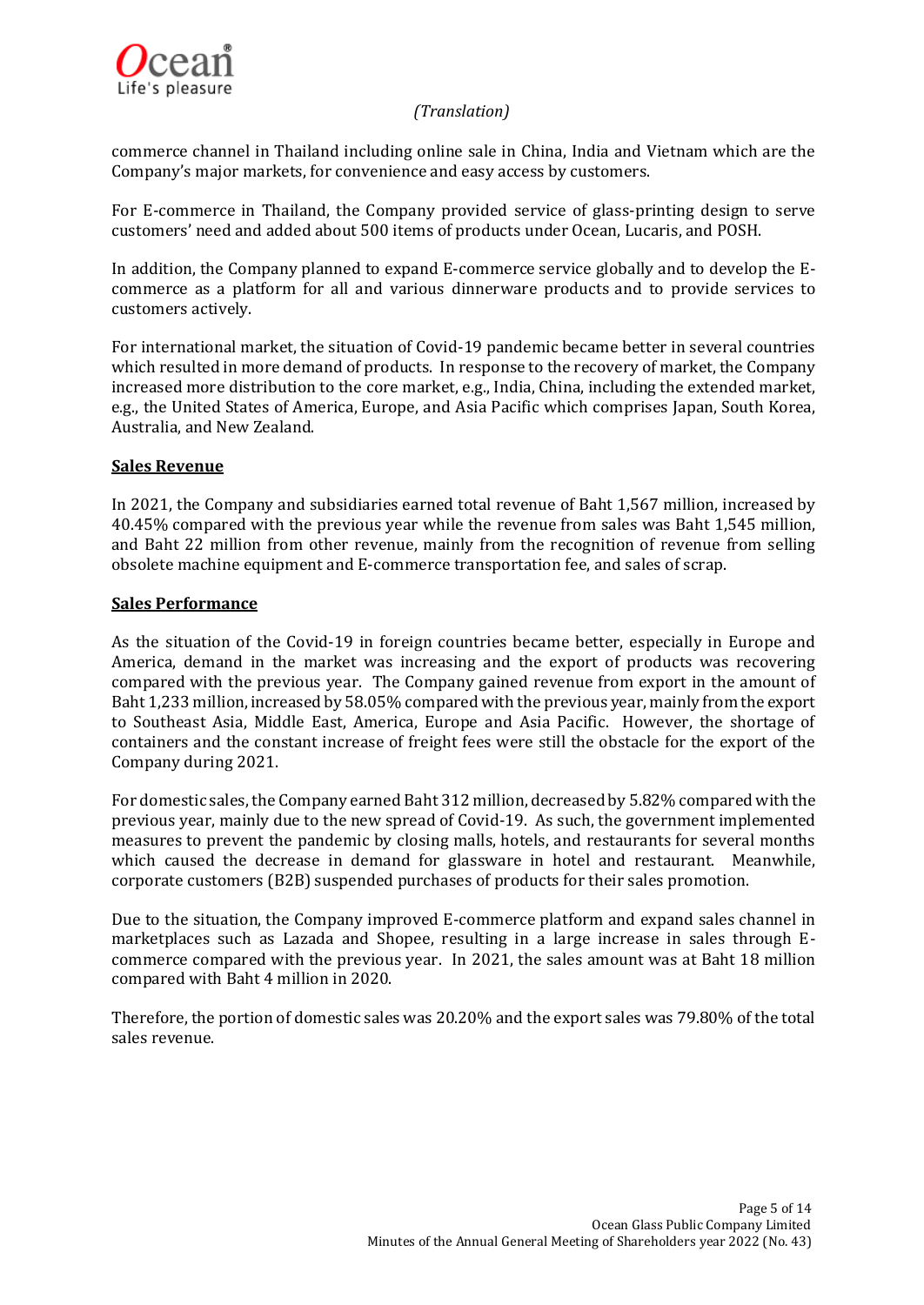

# **Gross Profit**

The Company's gross profits were 34.44% of sale revenues, decreased from 36.46% from the previous year due to the higher portion of export sales, energy cost, and prices of raw materials resulting in lower gross profits.

## **Portion sales by channel**

In 2021, the Company's portion of export sales increased as the situation in foreign countries is recovering. Proportion of domestic sales by channels comprising 19% from Traditional Trade, 6% from Food Service, 41% from Retail or Modern Trade, 6% from E-commerce, and 28% from B2B.

# **Expenses**

In 2021, the Company accumulated total expense of Baht 1,538 million, increased by 10.26% compared with the previous year mainly due to the cost of goods sold along with the increase of sales resulted to the decreased of shutdown expenses. Meanwhile, the Company was able to implement cost control measures effectively.

The costs of goods sold increased by 43.42% compared with the previous year due to the increase of sales, energy, and raw material which increased approximately 48%. Expense incurred from temporary shutdown for maintenance and management of the inventory to balance with sales, of Baht 174 million, decreased by 15.72% compared with the previous year.

In addition, the Company disclosed reversal on the decline in value of inventory of Baht 3 million, mainly due to adjustment of finished goods having edging more than 5 years which can be sold without scrap.

The Company had the declining selling expenses by 3.23% compared with the previous year due to the Covid-19 situation which was inconvenient to organize activities as well as cost control measures for sales promotion and marketing activities during the previous year. Meanwhile, the administrative expenses decreased by 25.82% compared with the previous year due to the cost control measurement and the decrease of manpower in 2020.

The Company had loss from foreign exchange, decreased from previous year by 55.20%, mainly from FX Forward contract.

The Company has a declining finance cost by 12.21% due to higher sales revenue and cash flow from operating activities which enabled the Company to make more loan repayment, resulting in a lower loan interest.

# **Net Profit**

As the Company earned more sales revenue, especially in the 4th quarter and the operating cost control was more efficient than the previous year, the Company had net profit of Baht 3 million. Net profit per share was Baht 0.14.

### **Corporate Governance and Social Responsibility**

The Company had established the policies as practical guideline in performing duties with integrity and honesty for the benefit of the Company and stakeholders. In the previous year, the Company was rated "Very Good" under the Good Corporate Governance of Thai Listed Companies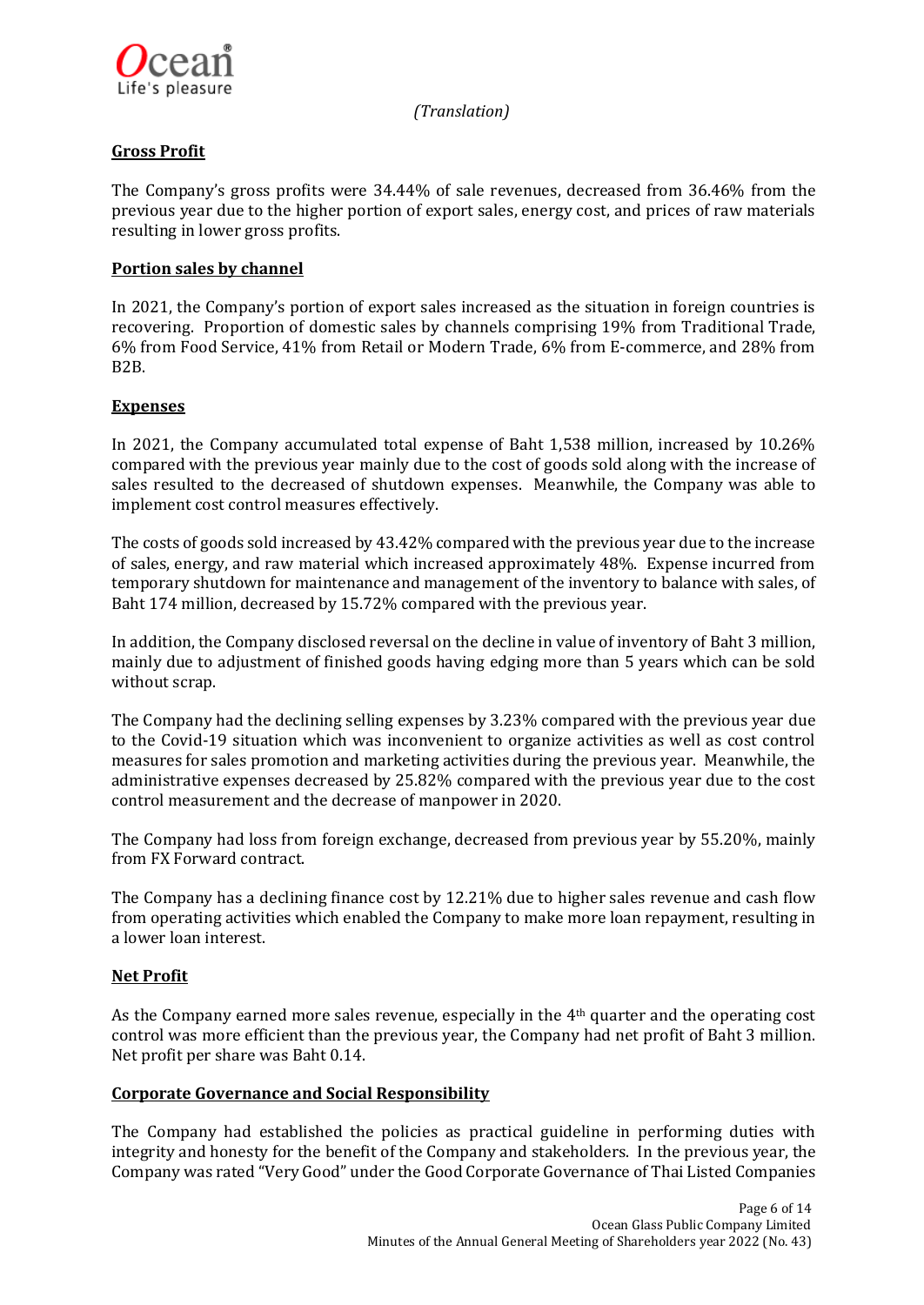

Program arranged by the Thai Institute of Directors and received 100 scores in AGM 2021 assessment program held by Thai Investors Association. The Company has promoted the compliance of the Company's anti-corruption policy continually.

The Chairman invited the shareholders to ask questions about the Company's operating performance of the year 2021. Questions raised by shareholders were as detailed below:

# **1. Mr. Chayawat Karawawattana, a shareholder**, inquired as follows:

1.1 How does the Company plan to handle the rising expenses from production costs and freight costs such as gas, fuel, and freight charges?

**Ms. Jariya Sangchaiya** responded to the shareholder that, for the energy cost, with the nature of this industry, increasing production and sales volumes was something that the Company must manage in order to balance energy consumption per unit since a fixed cost of energy will occur from the heat of furnaces whether with or without production and notwithstanding the volume of production. Apart from the fixed cost, there are also costs which depends upon volume of production. If the portion of energy increased, the volume of production should also be increased along with expanding market and generate more sales revenue in order to decrease the average costs.

For freight charges and transportation fees, the costs had remained unchanged since 2020. Terms of export sales in many countries were under FOB where customers would be liable for freight costs. However, the Company implemented measurement to support customers by partially taking responsibility for the freight charges for the benefits of sales.

Besides the energy costs, apart from internally expenses control measurement, the selling price must also be adjusted to balance with energy costs increasing. Currently, many industries bear the burden and had to increase the product prices. As a result, it is unavoidable for the Company to increase selling prices.

1.2 What is the trend of demand and supply in both domestic and international industry after the Covid-19 recovery?

**Ms. Jariya Sangchaiya** responded to the shareholder that demand and supply are recovering, considering from the increase of export sales to Europe and America. For domestic sales, it is also expected to recover as several countries are planning to reopen. As a result, the tourism industry will recover and demand will then increase.

For the supply, the Company believed that the whole industry faced the same effect. It can be seen that the factories having temporarily shutdown have reopened their production again. It was expected that demand and supply in the market will increase. Therefore, competition in the market will depend on the adaptability of manufacturers.

# **2. Mr. Sompong Ratipichayakul, a shareholder**, inquired as follows:

2.1 Will the sales increase in 2022 and what is the current of domestic and international sales?

**Ms. Jariya Sangchaiya** responded to the shareholder that, due to the increase in demand and the recovery of tourism business, restaurants are currently reopening. As the domestic and international situation is quite similar where more people are returning to their normal lives, the Company believed that the sales will increase in 2022.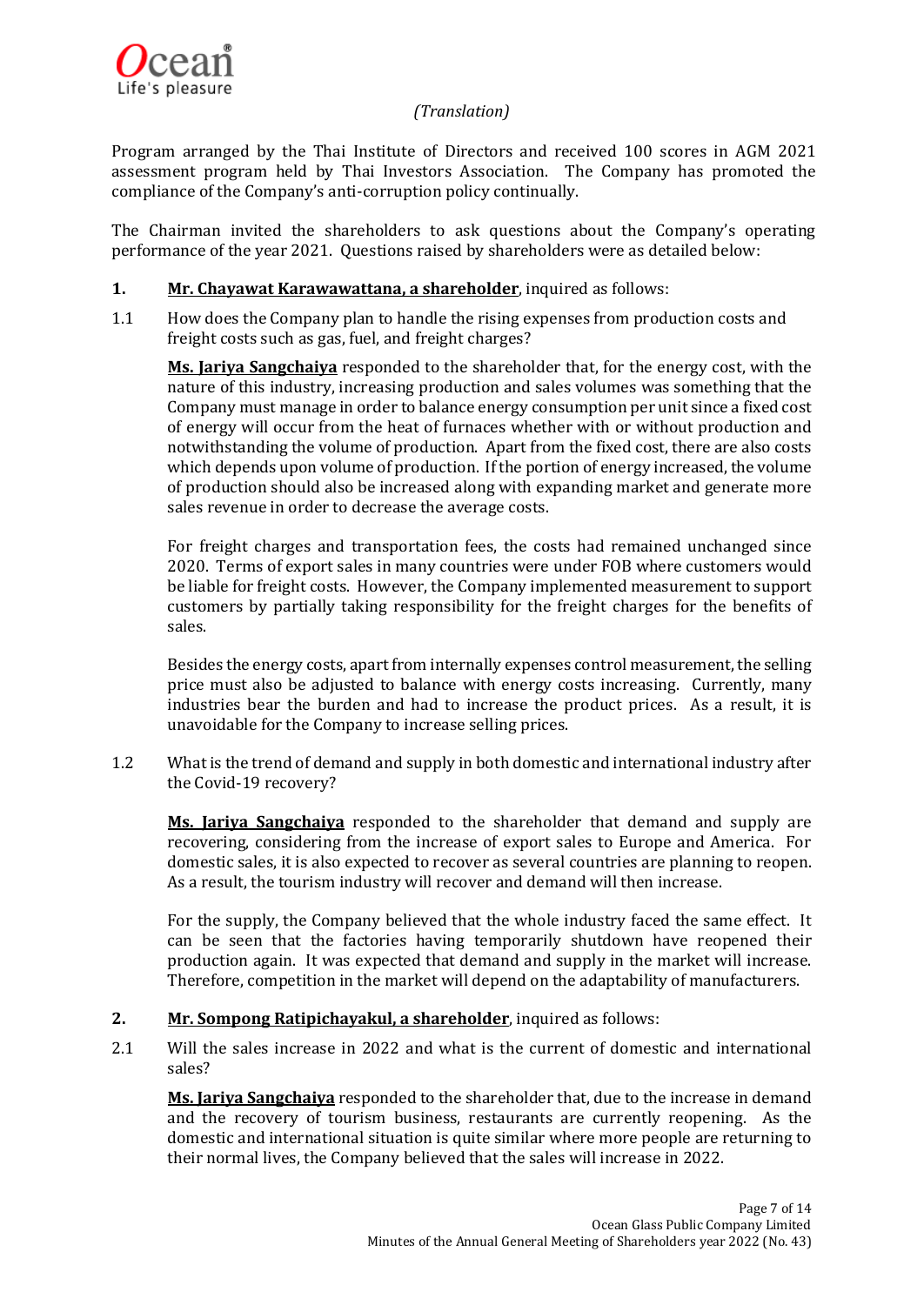

### 2.2 Is the situation of containers getting better?

**Ms. Jariya Sangchaiya** responded to the shareholder that, the situation of containers is quite stable and will not more intense than 2021. Based on unofficial discussion the exporters, the Company viewed that the situation may not fully recover but may not become worse than current situation.

2.3 Does the Company plan on any shutdown of furnaces for maintenance in 2022?

**Ms. Jariya Sangchaiya** responded to the shareholder that, in 2022, the Company has no plan to shut down the furnaces for maintenance.

### **Resolution:**

No voting was required for this agenda as it reported the operating performance to the shareholders for acknowledgement.

### **Agenda 3 To approve the statements of financial position, the statements of comprehensive income, and the auditor's report for the year ended December 31, 2021**

The Chairman reported to the Meeting the financial statements of the Company consisting of the statement of financial position and the statement of comprehensive income for the year ended December 31, 2021, which had been audited by the Certified Public Accountant and approved by the Audit Committee and the Board of Directors. Such financial statements were delivered to all shareholders together with the notice of this Meeting and were as summarized below:

|                                                                        | <b>Consolidated Financial</b> |            | <b>Separated Financial</b> |            |  |
|------------------------------------------------------------------------|-------------------------------|------------|----------------------------|------------|--|
| <b>Item</b>                                                            | <b>Statements</b>             |            | <b>Statements</b>          |            |  |
|                                                                        | 2021                          | 2020       | 2021                       | 2020       |  |
| <b>Total Assets</b>                                                    | 3,359,377                     | 3,439,756  | 3,351,112                  | 3,438,650  |  |
| <b>Total Liabilities</b>                                               | 1,520,432                     | 1,606,005  | 1,525,031                  | 1,607,512  |  |
| Shareholders' Equity                                                   | 1,838,945                     | 1,833,751  | 1,826,081                  | 1,831,138  |  |
| <b>Total Earning</b>                                                   | 1,567,384                     | 1,115,996  | 1,566,599                  | 1,121,511  |  |
| Profits (loss) before Interest and Taxes                               | 29,027                        | (279, 270) | 20,482                     | (265, 973) |  |
| Net Profits (loss)                                                     | 3,020                         | (245, 895) | (5,057)                    | (231, 242) |  |
| Basic Earnings (loss) per Share (Share:<br>Baht)                       | 0.14                          | (11.53)    | (0.24)                     | (10.84)    |  |
| Weighted Average Number of Ordinary<br><b>Shares (Thousand Shares)</b> | 21,331                        | 21,331     | 21,331                     | 21,331     |  |

### **(Unit: Thousand Baht)**

The Chairman invited the shareholders to ask questions about the financial statements mentioned earlier, however, there was no question raised by the shareholders.

Therefore, the Chairman requested the Meeting to consider and approve the statements of financial position, the statements of comprehensive income, and the auditor's report for the year ended December 31, 2021, per the Chairman proposed.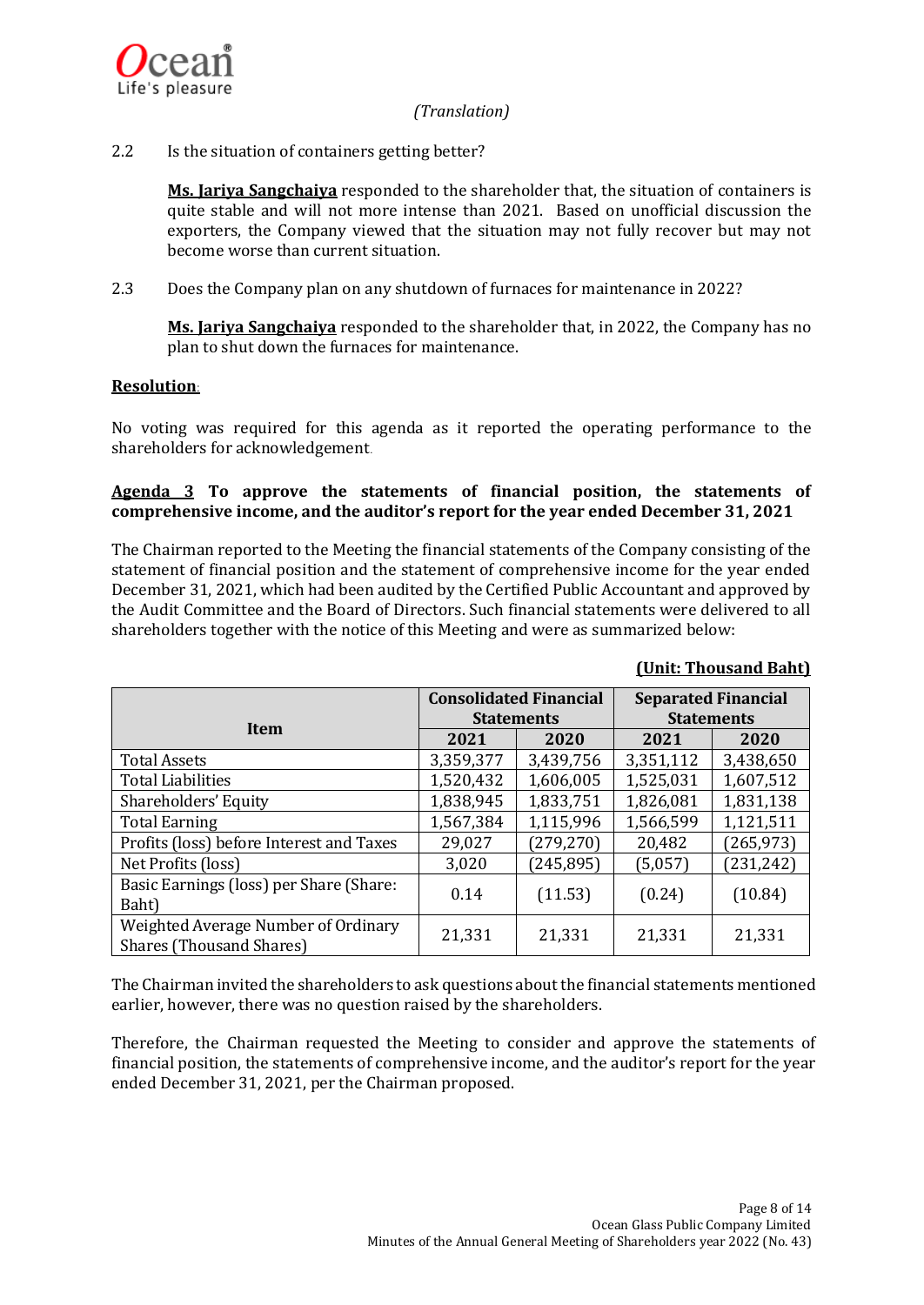

# **Resolution:**

The statements of financial position, the statements of comprehensive income, and the auditor's report for the year ended December 31, 2021 were approved with the unanimous votes of the total votes of shareholders attending the Meeting and entitled to vote as follows:

| Total       | 12,396,582 | votes, equivalent to | 100.0000% |
|-------------|------------|----------------------|-----------|
| Void Ballot | $\theta$   | votes, equals to     | 0.0000%   |
| Abstained   |            | votes, equals to     | 0.0000%   |
| Disapproved | 0          | votes, equals to     | 0.0000%   |
| Approved    | 12,396,582 | votes, equals to     | 100.0000% |

## **Agenda 4 To approve the allocation of net profit and the omission of dividend payment from 2021 operating results**

The Chairman informed the Meeting that the Company has a dividend payment policy based on annual operating results and long-term returning to shareholders.

According to the Public Limited Company Act B.E. 2535, Section 115, and Article 45 of the Company's Articles of Association, dividends shall not be paid other than out of profits. In the case where the company still has an accumulated loss, no dividends shall be paid. The dividends shall be equally distributed to every share based on the number of total shares.

For the year 2021, the Company presented a net profit of Baht 3,020,126.18. The Company's retained earnings appropriated for legal reserve totaled Baht 50,000,000 which in accordance with the relevant law. Therefore, the Company is not required to allocate additional reserve fund.

Due to uncertainty from pandemic, economic, and politic, the Chairman then proposed the Meeting to approve the appropriation of net profit as retained earnings for the Company's cash flow and omission of dividend payment for the year 2021.

The Chairman invited the shareholders to ask questions. Question raised by a shareholder was as detailed below:

### **Mr. Sompong Ratipichayakul, a shareholder**, inquired as follows:

1. What is the reason for omission of dividend payment?

**Mr. Chakri Chanruangvanich** responded to the shareholder that, although the Covid-19 situation is recovering, but it has not ended yet. In addition, considering from the uncertain situation of economic and political situation, the Company deemed inappropriate to pay dividend.

Therefore, the Chairman proposed the Meeting to consider and approve the appropriation of net profit as retained earnings for the Company's cash flow and omission of dividend payment for the year 2021.

### **Resolution:**

The Meeting approved no allocation of net profit and omission of dividend payment for the year 2021 as proposed by the Board of Directors with the majority votes of the total votes of shareholders attending the Meeting and entitled to votes as follows: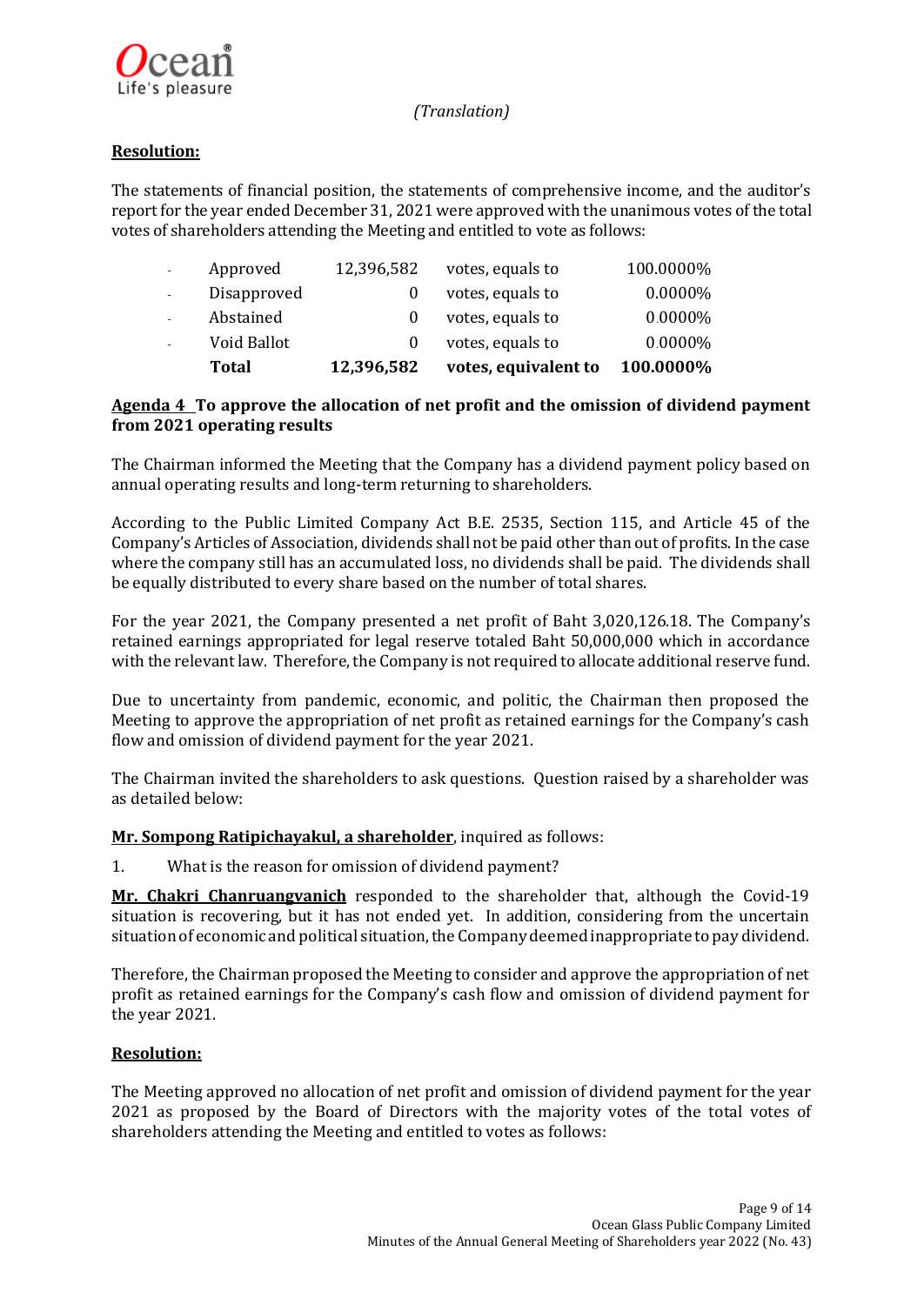

| <b>Total</b> |            |                      |          |
|--------------|------------|----------------------|----------|
| Void Ballot  | $\Omega$   | votes, equivalent to | 0.0000%  |
| Abstained    |            | votes, equivalent to | 0.0000%  |
| Disapproved  | 400        | votes, equivalent to | 0.0032%  |
| Approved     | 12,396,182 | votes, equivalent to | 99.9968% |
|              |            |                      |          |

# **Agenda 5 To elect the directors to succeed those retiring by rotation in the Annual General Meeting of Shareholders for the year 2022 (No. 43)**

The Chairman presented to the Meeting that according to Article 23 of the Company's AOA, at every annual general meeting of shareholders, one-third of the directors of the Company shall retire by rotation and the directors who so retired were entitled to be re-elected. At the Annual General Meeting of Shareholders for the year 2022 (No. 43), the 3 directors who retired by rotation were:

| Mr. Chakri Chanruangyanich | Chairman of the Board of Directors and Member of<br>NRC.  |
|----------------------------|-----------------------------------------------------------|
| Mr. Chaipranin Visudhipol  | Independent Director and Member of the Audit<br>Committee |
| Mr. Matthew Kichodhan      | <b>Independent Director</b>                               |

After due consideration, the Board of Directors was of the opinion that the 3 directors named above had efficiently performed their duties as director and given valuable advice to the Company throughout their directorship. The qualifications of the 3 directors were in accordance with the requirements under the Public Limited Companies Act and they did not possess any prohibited characteristics disqualifying them from serving as director/independent director as prescribed by regulations of the Office of Securities and Exchange Commission and other relevant requirements. Thus, the Board of Directors deemed it was appropriate to nominate these 3 directors for re-election by the Annual General Meeting of Shareholders for the year 2022 (No. 43) as directors of the Company for another term.The profiles and achievements of the three directors were attached to the notice of this Meeting.

For transparency, the retired directors temporarily left the meeting room during this agenda so that the meeting could freely consider or discuss this matter with other directors.

The Chairman invited the shareholders to ask questions about the election of directors to replace the directors who retired by rotation in the Annual General Meeting of Shareholders for the year 2022 (No. 43). There were no questions raised by the shareholders. The Chairman asked the Meeting to consider the election of directors for another term.

# **Resolution:**

The election of the 3 aforementioned directors on an individual basis as the Company's directors for another term as proposed by the Board of Directors was approved as follows:

1) **Mr. Chakri Chanruangvanich**, Chairman of the Board of Directors and Member of NRC

The Meeting resolved to approve the election of Mr. Chakri Chanruangvanich with the unanimous votes of the total votes of shareholders attending the Meeting and entitled to vote as follows: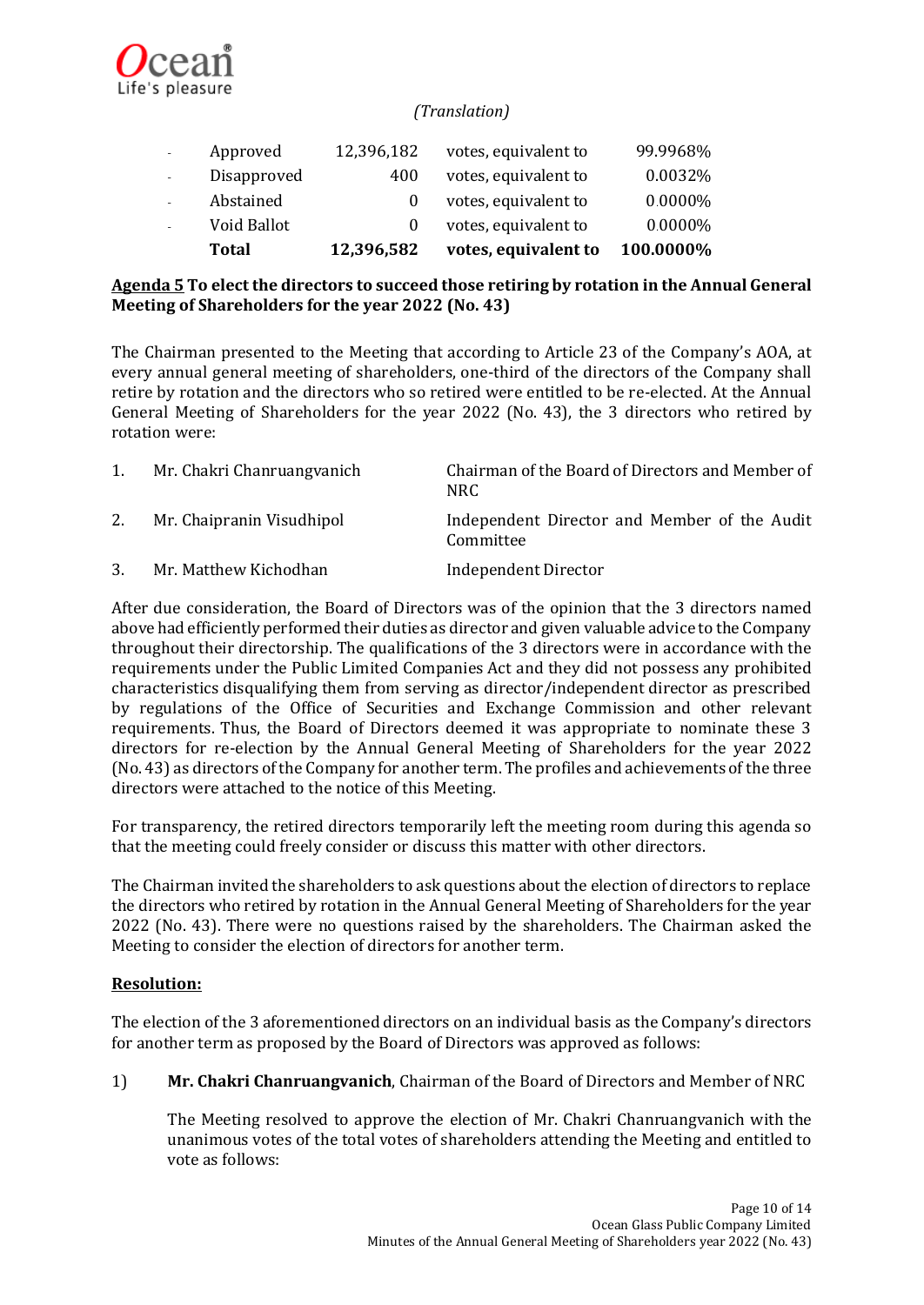

|        | Total       | 12,396,582 | votes, equivalent to | 100.0000%  |
|--------|-------------|------------|----------------------|------------|
|        | Void Ballot |            | votes, equals to     | $0.0000\%$ |
| $\sim$ | Abstained   |            | votes, equals to     | $0.0000\%$ |
| $\sim$ | Disapproved |            | votes, equals to     | $0.0000\%$ |
|        | Approved    | 12,396,582 | votes, equals to     | 100.0000%  |

2) **Mr. Chaipranin Visudhipol**, Independent Director and Member of the Audit Committee

The Meeting resolved to approve the election of Mr. Chaipranin Visudhipol with the majority votes of the total votes of shareholders attending the Meeting and entitled to vote as follows:

|              | Total       | 12,396,682 | votes, equivalent to | 100.0000%  |
|--------------|-------------|------------|----------------------|------------|
| ÷.           | Void Ballot |            | votes, equals to     | $0.0000\%$ |
| $\mathbf{r}$ | Abstained   |            | votes, equals to     | 0.0000%    |
| $\mathbf{r}$ | Disapproved | 100        | votes, equals to     | 0.0008%    |
| $\omega$     | Approved    | 12,396,582 | votes, equals to     | 99.9992%   |

# 3) **Mr. Matthew Kichodhan**, Independent Director

The Meeting resolved to approve the election of Mr. Matthew Kichodhan with the majority votes of the total votes of shareholders attending the Meeting and entitled to vote as follows:

|    | Total       | 12,385,182 | votes, equivalent to | 100.0000%  |
|----|-------------|------------|----------------------|------------|
|    | Void Ballot |            | votes, equals to     | $0.0000\%$ |
|    | Abstained   |            | votes, equals to     | $0.0000\%$ |
|    | Disapproved | 100        | votes, equals to     | 0.0008%    |
| ÷. | Approved    | 12,385,082 | votes, equals to     | 99.9992%   |

The Chairman invited and welcomed all re-elected directors back to the meeting room and thanked the shareholders.

### **Agenda 6 To fix the remuneration of Directors and the Sub-Committees for the year 2022**

The Chairman assigned Dr. Chatchawin Charoen-Rajapark, Chairman of the NRC,to present to the Meeting on behalf of the Board of Directors that Article 20 of the Company's AOA specified that "The directors are entitled to the remuneration, namely salary, meeting allowance, allowance and bonus." The remuneration of the directors should be commensurate with their duties and responsibilities as directors, comparable to directors' remuneration of other listed companies of similar size, and reviewed annually.

Monthly Remuneration The NRC proposed the rate of monthly remuneration for the year 2022 at the same rate of monthly remuneration for the year 2021, as follows: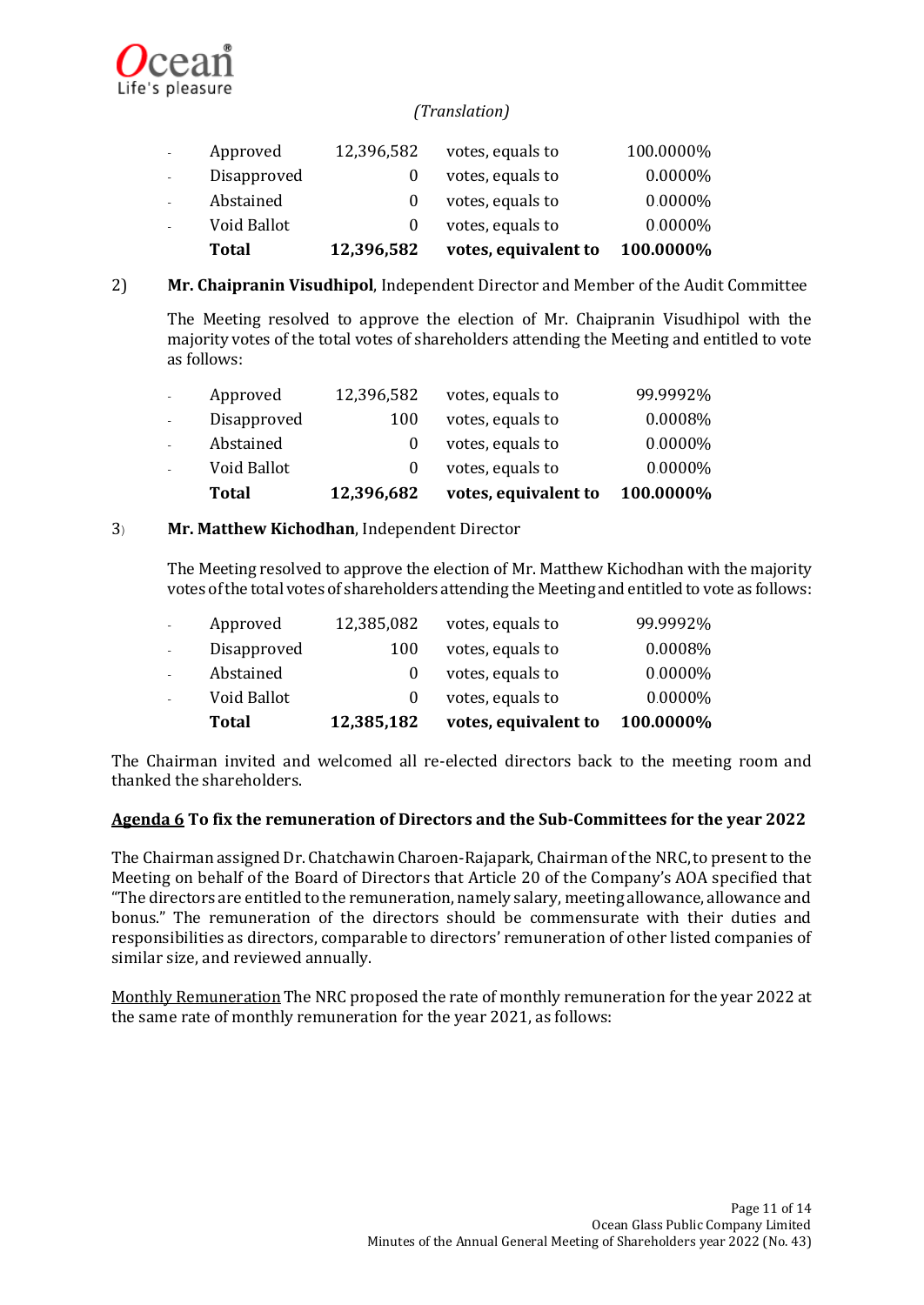|                                                               | <b>Year 2022</b><br><b>Baht/Monthly/Person</b><br>(Propose same rate as<br>the previous year) | <b>Year 2021</b><br>Baht/month/person<br>(Current rate) |  |
|---------------------------------------------------------------|-----------------------------------------------------------------------------------------------|---------------------------------------------------------|--|
| <b>Board of Directors</b>                                     |                                                                                               |                                                         |  |
| Chairman of the Board of Directors                            | 81,000                                                                                        | 81,000                                                  |  |
| Director                                                      | 45,000                                                                                        | 45,000                                                  |  |
| <b>Audit Committee</b>                                        |                                                                                               |                                                         |  |
| Chairman of the Audit Committee                               | 25,200                                                                                        | 25,200                                                  |  |
| Member of the Audit Committee                                 | 18,000                                                                                        | 18,000                                                  |  |
| <b>Nomination and Remuneration Committee</b>                  |                                                                                               |                                                         |  |
| Chairman of the Nomination and<br>Remuneration Committee      | 15,700                                                                                        | 15,700                                                  |  |
| Member of the Nomination and<br><b>Remuneration Committee</b> | 11,200                                                                                        | 11,200                                                  |  |

Other -None-

The Chairman invited the shareholders to ask questions about the directors' remuneration for the year 2022. There were no questions raised by the shareholders.

The Secretary of the Meeting further stated that Article 39(1) of the Company's AOA provided that any shareholder who had a vested interest in any matter shall not be entitled to vote on such matter, except for voting on the election of directors. Therefore, Mr. Kirati Assakul and Mr. Naputt Assakul who were directors of the Company and held 2,089,309 shares in total were not entitled to vote on this matter. The number of their votes was recorded in the system.

The Chairman then proposed the Meeting to consider and approve the Directors, the Audit Committee members, and the Nomination and Remuneration Committee members's remuneration for the year 2022 as presented by Dr. Chatchawin Charoen-Rajapark.

# **Resolution:**

The remuneration of directors, members of the Audit Committee, members of the NRC for the year 2022 as proposed by the Board of Directors was approved with the unanimous votes of shareholders attending the Meeting whereby there are 2 shareholders being the Company's directors and held 2,089,309 shares in total were not entitled to vote on this matter:

|        | Total       | 12,290,943 | votes, equivalent to | 100.0000%  |
|--------|-------------|------------|----------------------|------------|
|        | Void Ballot |            | votes, equals to     | $0.0000\%$ |
| $\sim$ | Abstained   |            | votes, equals to     | 0.0000%    |
| $\sim$ | Disapproved |            | votes, equals to     | 0.0000%    |
| $\sim$ | Approved    | 12,290,943 | votes, equals to     | 100.0000%  |

# **Agenda 7 To appoint the auditors and fix the auditing fee for the year 2022**

The Chairman assigned Mr. Woragan Xuto, Chairman of the Audit Committee, to report to the Meeting on behalf of the Board of Directors that the Audit Committee had considered and recommended the appointment of the auditors from Dharmniti Auditing Company Limited as the Company's auditors as their professional experience possessed qualifications per the Office of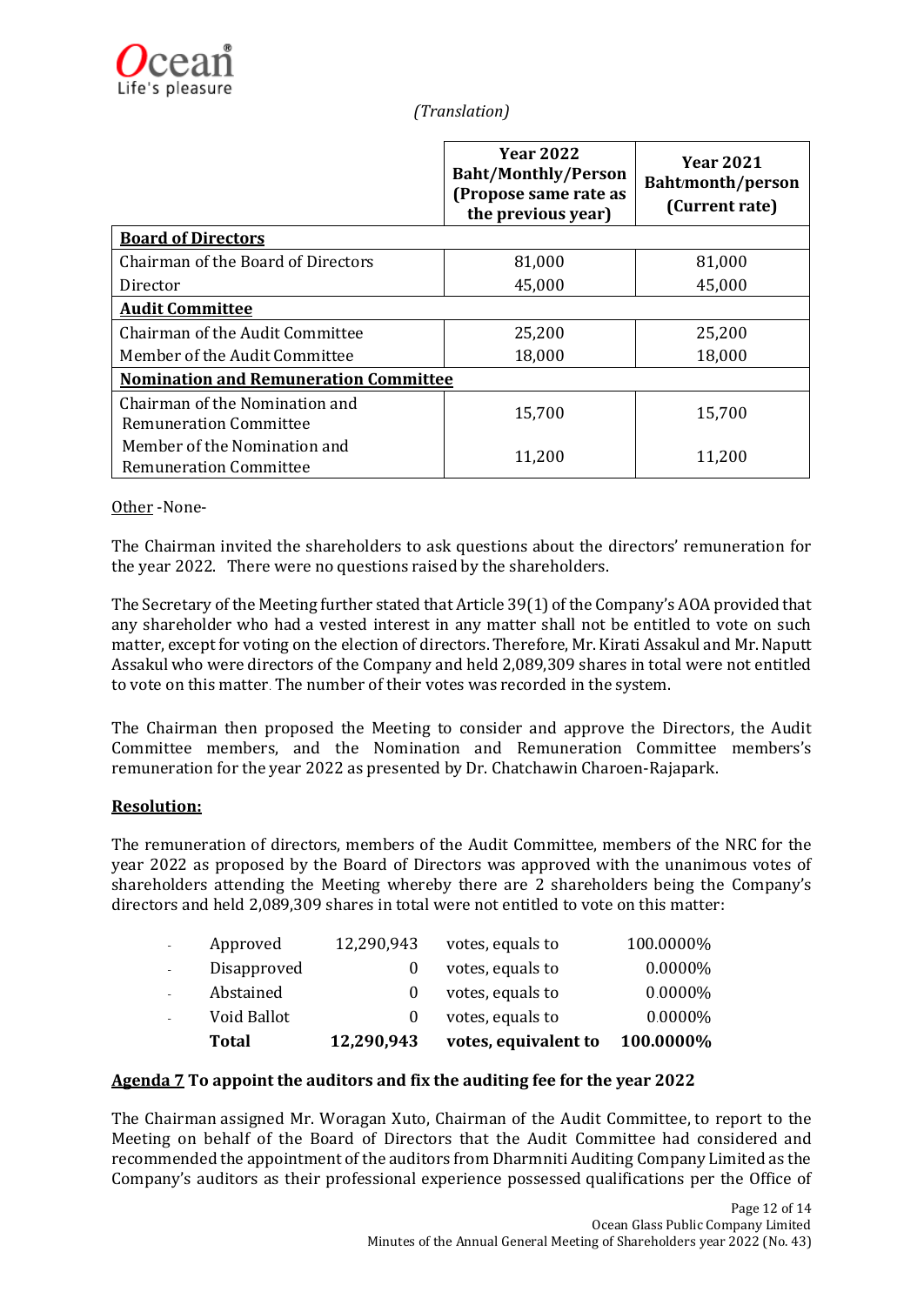

Securities and Exchange Commission's requirements, including adequate creditability and experiences, and had no relationship or conflicts of interest with the Company or its subsidiaries, executives, major shareholders, or related parties in a manner that would obstruct their independence, they could audit the Company's financial statements with independence. The names of the designated certified public accounts were as follows:

| 1. | Ms. Thanyaporn Tangthanopajai | CPA. Registration No. 9169; or |
|----|-------------------------------|--------------------------------|
| 2. | Mr. Peradate Pongsathiansak   | CPA. Registration No. 4752; or |
| 3. | Mr. Arisa Chomvisoot          | CPA. Registration No. 9393.    |

Any of the above-named certified public accounts from Dharmniti Auditing Company Limited would serve as the Company's auditor for the year 2022. However, in case where the abovenamed certified public accounts were unable to perform their duties, Dharmniti Auditing Company Limited shall delegate other certified public accounts to replace them. The Audit Committeedeemed it appropriate to fix the auditing fee for the fiscal year 2021 at Baht 1,170,000 in total, increased by 4.5% compared with the previous year. The said audit fee is exclusive of out-of-pocket expenses, e.g. travel expense.

In this regard, the Company's subsidiaries in Thailand would use the same auditing company. But for the Company's subsidiaries in abroad would consider using local auditing company.

The Board of Directors concurred with the proposal of the Audit Committee and proposed that the Meeting appoint the Company's auditors and fix auditing fee for the year 2022.

The Chairman invited the shareholders to ask questions about the appointment of the Company's auditors and the audit fee. There were no questions raised by the shareholders.

The Chairman proposed the Meeting to consider and approve an appointment of the Company's auditors for the year 2022 and determine the audit fee for the year 2022 as proposed.

# **Resolution:**

The appointment of the Company's auditors and the auditing fee for 2021 as proposed by the Board of Directors were approved with the unanimous votes of the total votes of shareholders attending the Meeting and entitled to vote as follows:

|              | Total       | 14,380,252 | votes, equivalent to | 100.0000% |
|--------------|-------------|------------|----------------------|-----------|
|              | Void Ballot |            | votes, equals to     | 0.0000%   |
| $\mathbf{r}$ | Abstained   |            | votes, equals to     | 0.0000%   |
| $\mathbf{r}$ | Disapproved |            | votes, equals to     | 0.0000%   |
| $\omega$     | Approved    | 14,380,252 | votes, equals to     | 100.0000% |

**Agenda 8** To approve the amendment to the Company's Objectives and the Company's Memorandum of Association, Article 3 Objectives of the Company

In order to conform to the Company's existing business operations and businesses planned to operate in the future, the Chairman proposed the Meeting to consider and approve the amendment to the Company's Memorandum of Association, Article 3 Objectives of the Company by adding 2 new clauses, being total of 35 clauses as follows.